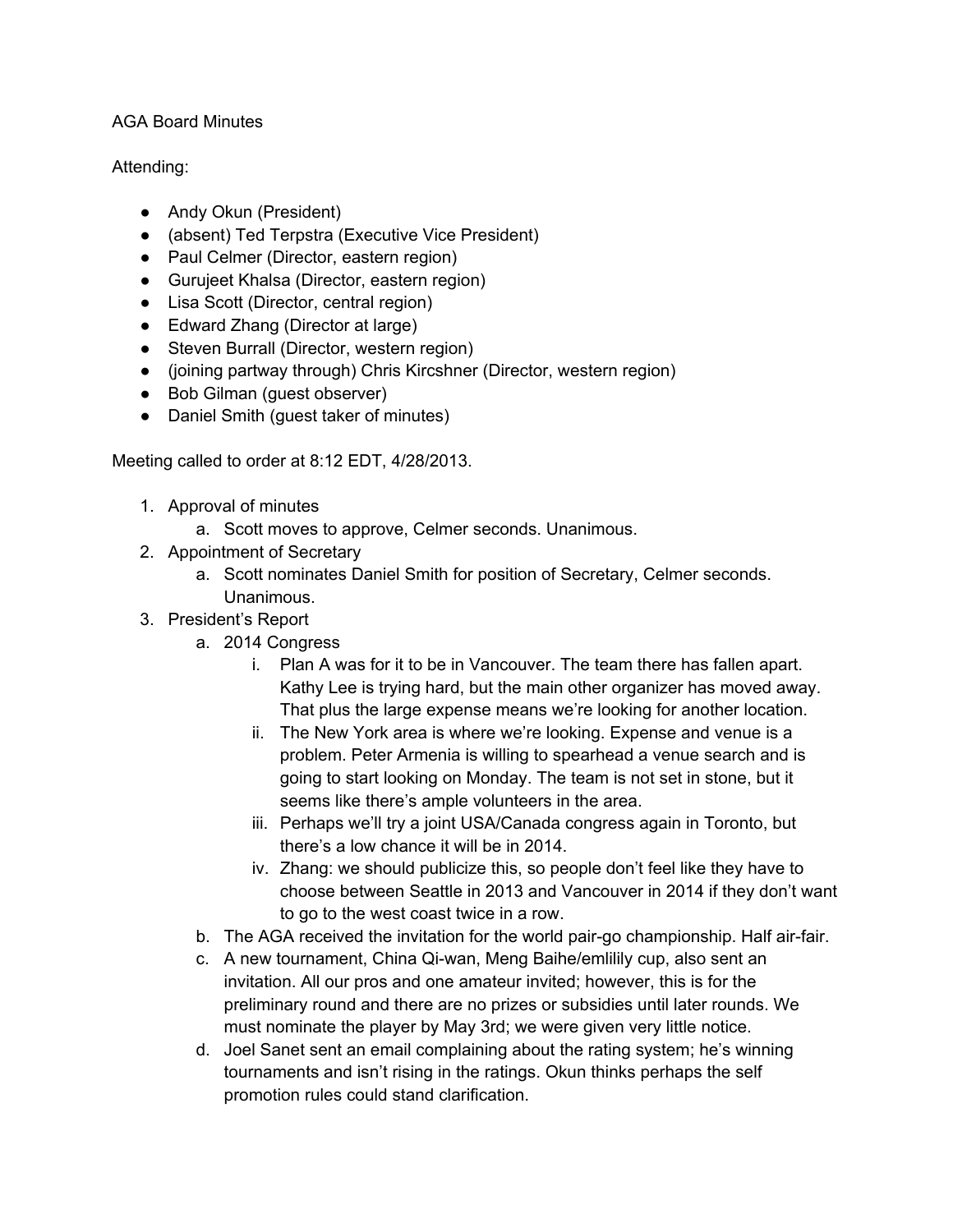- e. Rank Certification.
	- i. Kirschner would like to do something at this congress.
	- ii. Okun has lined up Solomon Choe as a volunteer to help with this.
	- iii. Would like to award rank certificates for 1st, 2nd, and 3rd placing players in a section of the US Open.
- f. Okun met up with the clock maker, DGT. Current clocks are not ideal. Okun would like to give AGA approval to clocks, and allow the clock makers to put the AGA logo on their clocks, perhaps in exchange for a small royalty.
- g. Okun thinks the AGA lacks PR. The EJ does a good job of reporting on go things, but doesn't really function like a PR department.
- 4. Discussion of subsidy ideas
	- a. Khalsa: let's continue discussion of Zhang's proposals from email.
	- b. Zhang: Initially, the idea was to partially subsidise travel, since people coming from distant places have many connections and longer flights. Then there was a discussion about how much to reserve, so later I revised this into something similar to the milage or points system of airlines or credit cards. So if people come to congress three or four times, they could accumulate enough points to get registered for free at a subsequent one. There'd be a lot of flexibility for using this points system to reward volunteers in the future.
	- c. Okun: There are some dangers there and we need to be careful about them, but these are used by a lot of companies because they do seem to work. But we need to do some careful math and plan carefully how to administer things, but I'd like to have some sort of points system to reward people.
	- d. Scott: I like the idea of a points system, but I don't think it should be based on miles. But giving people credit for money spent on congress or at tournaments might be good and feasible for some technologically gifted volunteer to set up.
	- e. Celmer: I'm concerned about the complexity. As a congress director, dealing with discounts is an additional variable that could make your calculations more prone to error.
	- f. Khalsa: I'm also concerned about the administrative complexity.
	- g. Okun: There's ways of not having it be a congress thing, it could be an AGA thing. This would involve a lot of computerized record keeping. We don't necessarily have the resources to do this, but some of the things necessary to do this would be similar to the things necessary to do the rank certification. When we've managed that and are good at it, that might be a good time to implement an additional thing.
	- h. Zhang: we could set aside a central reserve to back these points, and the AGA can issue funds to congresses to cover them. This way it shouldn't add too much burden to congresses.
	- i. Khalsa: Should we set up a committee to issue recommendations?
	- j. Okun: Maybe not quite yet. This could use more discussion, and I'd like to go through the life cycle of a software change first.
	- k. (Kirschner joins)